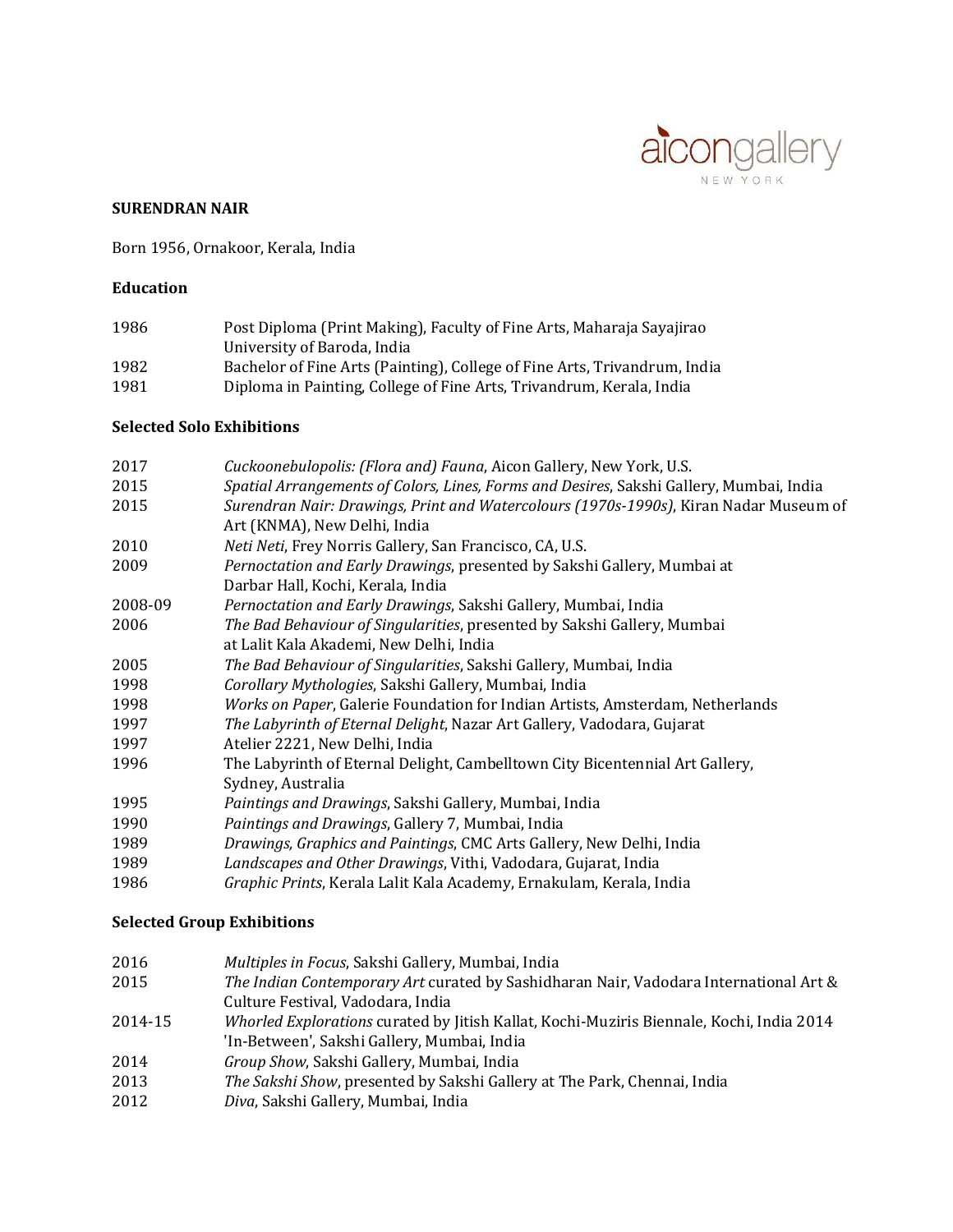| 2012    | Aqua, Gallery Beyond, Mumbai, India                                            |
|---------|--------------------------------------------------------------------------------|
| 2012    | Contemporary: A Selection of Modern and Contemporary Art, presented by         |
|         | Sakshi Gallery at The Park, Chennai, India                                     |
| 2012    | 'Sightings', Sakshi Gallery, Mumbai, India                                     |
| 2011-12 | Back to School: Baroda 1979-89, Tao Art Gallery, Mumbai, India                 |
| 2011    | Anecdotes, Sakshi Gallery, Mumbai, India                                       |
| 2011    | Pause: A Collection, Sakshi Gallery, Mumbai, India                             |
| 2011    | High-Light, presented by Sakshi Gallery, Mumbai at The Oberoi, Gurgaon, India  |
| 2011    | 'Back to School: Baroda 1979-89', Palette Art Gallery, New Delhi, India        |
| 2010    | Looking Glass: The Existence of Difference, Twenty Indian Contemporary         |
|         | Artists presented by Religare Arts Initiative, New Delhi in collaboration with |
|         | American Centre; British Council; Goethe-Institut / Max Mueller Bhavan, New    |
|         | Delhi, India                                                                   |
| 2010    | Singularities, RL Fine Arts, New York, U.S.                                    |
| 2009    | Zip Files, Tao Art Gallery, Mumbai, India                                      |
| 2009    | Inaugural Show, Sakshi Gallery, Taipei, Taipei                                 |
| 2009    | Bapu, presented by Saffronart in association with Berkeley Square Gallery,     |
|         | London, U.K.                                                                   |
| 2008    | Anxious, Galerie Mirchandani + Steinruecke, Mumbai, India                      |
| 2008    | Indi Genius, presented by Sakshi Gallery and SOKA Contemporary Space,          |
|         | Taipei at Sakshi Gallery, Mumbai, India                                        |
| 2007    | Horn Please: Narratives in Indian Contemporary Art, Kunnst Museum, Bern,       |
|         | Switzerland                                                                    |
| 2007    | Inaugural Show, Sakshi Gallery, Mumbai, India                                  |
| 2006    | El Filo del Deseo - Arte Reciente en India, Museo de Arte Contemporáneo de     |
|         | Monterrey MARCO, Nuevo Leon, Mexico                                            |
| 2006    | Edge of Desire: Recent Art In India, National Gallery of Modern Art (NGMA) at  |
|         | New Delhi and Mumbai, India                                                    |
| 2005    | Edge of Desire: Recent Art In India, Asia Society Museum, New York; Tamayo     |
|         | Museum, Mexico City; Museum of Contemporary Art, Monterrey, Mexico; Asian      |
|         | Art Museum of San Francisco; Royal Ontario Museum, Toronto                     |
| 2004    | Edge of Desire: Recent Art In India, The Art Gallery Of Western Australia,     |
|         | Perth, Australia                                                               |
| 2004    | In Transit - II, in cooperation with Sakshi Gallery, Mumbai at Alexander Ochs  |
|         | Galleries Berlin / Beijing, Berlin, Germany                                    |
| 2003    | Under The Skin of Simulation, The Fine Art Resource, Berlin, Germany           |
| 2003    | The Tree From The Seed: Contemporary Art From India, Henie Onstad Center,      |
|         | Oslo, Norway                                                                   |
| 2003    | Highlights, Sakshi Gallery, Mumbai, India                                      |
| 2002    | Kapital and Karma: Recent Positions in Indian Art, Kunsthalle Wein, Austria    |
| 2002    | New Indian Art: Home - Street - Shrine - Bazaar - Museum, Manchester Art       |
|         | Gallery, Manchester, U.K.                                                      |
| 2002    | Creative Space, Sakshi Gallery, India Habitat Centre, New Delhi, India         |
| 2001    | Home and The World, India Centre of Art & Culture, New York, U.S.              |
| 2001    | 'Palette 2001', India Habitat Centre, New Delhi, India                         |
| 2000    | Celebration of the Human Image, India Habitat Centre, New Delhi, India         |
| 2000    | Exile and Longing, Lakeeren, Mumbai, India                                     |
| 2000    | Combine: Voices of the Century, Visa-Vis & Art Inc, New Delhi, India           |
| 2000    | Family Resemblances, Birla Academy of Art and Culture, Mumbai, India           |
| 2000    | SPIN, Sakshi Gallery, Mumbai, India                                            |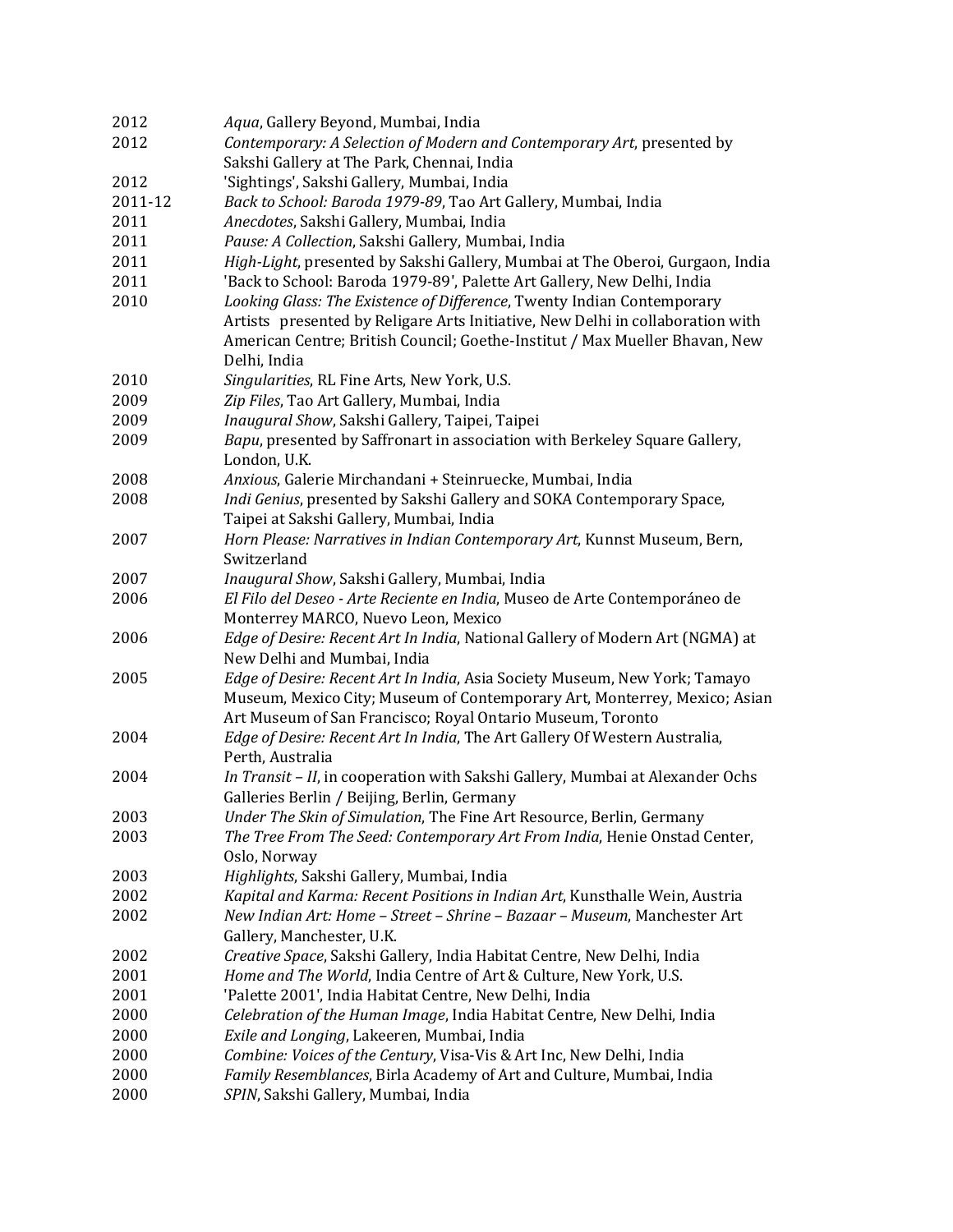| 1998    | Cryptograms, Lakeeren, Mumbai, India                                              |
|---------|-----------------------------------------------------------------------------------|
| 1998    | Four Person Show, Nature Morte, New Delhi, India                                  |
| 1998    | The New South, Delphina Studio Gallery, London, U.K.                              |
| 1997    | Gift for India, organized by SAHMAT at Lalit Kala Akademi, New Delhi              |
| 1997    | 'Rediscovering The Roots', Lima, Peru                                             |
| 1997    | Khoj, British Council Gallery, New Delhi, India                                   |
| 1997    | Indian contemporary Art: Post Independence, organized by Vadehra Gallery at       |
|         | National Gallery of Modern Art (NGMA), New Delhi, India                           |
| 1996-97 | Fire and Life, with Jon Cattapan at Faculty of Fine Arts, Maharaja Sayajirao      |
|         | University of Baroda; Gallery Chemould, Mumbai and Monash University              |
|         | Gallery, Melbourne, Australia                                                     |
| 1996    | The New South, Delphina Studio Gallery, London, U.K.                              |
| 1993    | Postcards for Gandhi, An Exhibition organized by SAHMAT in Six Different          |
|         | Cities                                                                            |
| 1992    | Journey Within Landscapes, Sakshi Gallery and Jehangir Art Gallery, Mumbai, India |
| 1991-92 | <i>Images and Words, a Traveling Exhibition organized by SAHMAT for</i>           |
|         | <b>Communal Harmony</b>                                                           |
| 1991    | Nest for Sparrow, Artists Centre, Mumbai, India                                   |
| 1987    | India in Switzerland: Works on Paper, Centre Genevois de Gravure                  |
|         | Contemporain, Geneva, Switzerland                                                 |
|         |                                                                                   |

# **Joint Exhibitions**

| 1999 | <i>Imagined Spaces, With Rekha Rodwittiya at The Noosa City Council Art</i> |
|------|-----------------------------------------------------------------------------|
|      | Gallery, Queensland, Australia                                              |
| 1986 | With N N Rimzon, Gallery 7, Mumbai, India                                   |

# **Participations**

| 2016    | India Art Fair                                                                                                                                                                                                                                                                                                                                                                   |
|---------|----------------------------------------------------------------------------------------------------------------------------------------------------------------------------------------------------------------------------------------------------------------------------------------------------------------------------------------------------------------------------------|
| 2015    | India Art Fair                                                                                                                                                                                                                                                                                                                                                                   |
| 2014-15 | Whorled Explorations curated by Jitish Kallat, Kochi-Muziris Biennale, Kochi                                                                                                                                                                                                                                                                                                     |
| 2014    | India Art Fair, New Delhi, India                                                                                                                                                                                                                                                                                                                                                 |
| 2014    | Is it What You Think?, curated by Roobina Karode, Kiran Nadar Museum of<br>Art (KNMA), New Delhi, India                                                                                                                                                                                                                                                                          |
| 2013    | India Art Fair, New Delhi, India                                                                                                                                                                                                                                                                                                                                                 |
| 2013    | The Naked and the Nude: The Body in Indian Modern Art, Delhi Art Gallery, New Delhi,<br>India                                                                                                                                                                                                                                                                                    |
| 2012    | <i>India Art Fair</i> , New Delhi, India                                                                                                                                                                                                                                                                                                                                         |
| 2012    | Crossings: Time Unfolded, Part 2, Kiran Nadar Museum of Art (KNMA), New<br>Delhi, India                                                                                                                                                                                                                                                                                          |
| 2011-12 | Contemporary Miniatures, Traveling Exhibition from Queensland Art Gallery<br>Collection at Redcliffe City Art Gallery; Gladstone Regional Art Gallery &<br>Museum; Toowoomba Regional Art Gallery; Artspace Mackay; Logan Art<br>Gallery; Mundubbera Regional Art Gallery; Perc Tucker Regional Gallery;<br>Gympie Regional Gallery; Outback Regional Gallery, Winton, Australia |
| 2011    | Manifestations V, Delhi Art Gallery, New Delhi, India                                                                                                                                                                                                                                                                                                                            |
| 2011    | Roots in the Air, Branches Below: Modern & Contemporary Art from India, San<br>Jose Museum of Art, San Jose, CA, U.S.                                                                                                                                                                                                                                                            |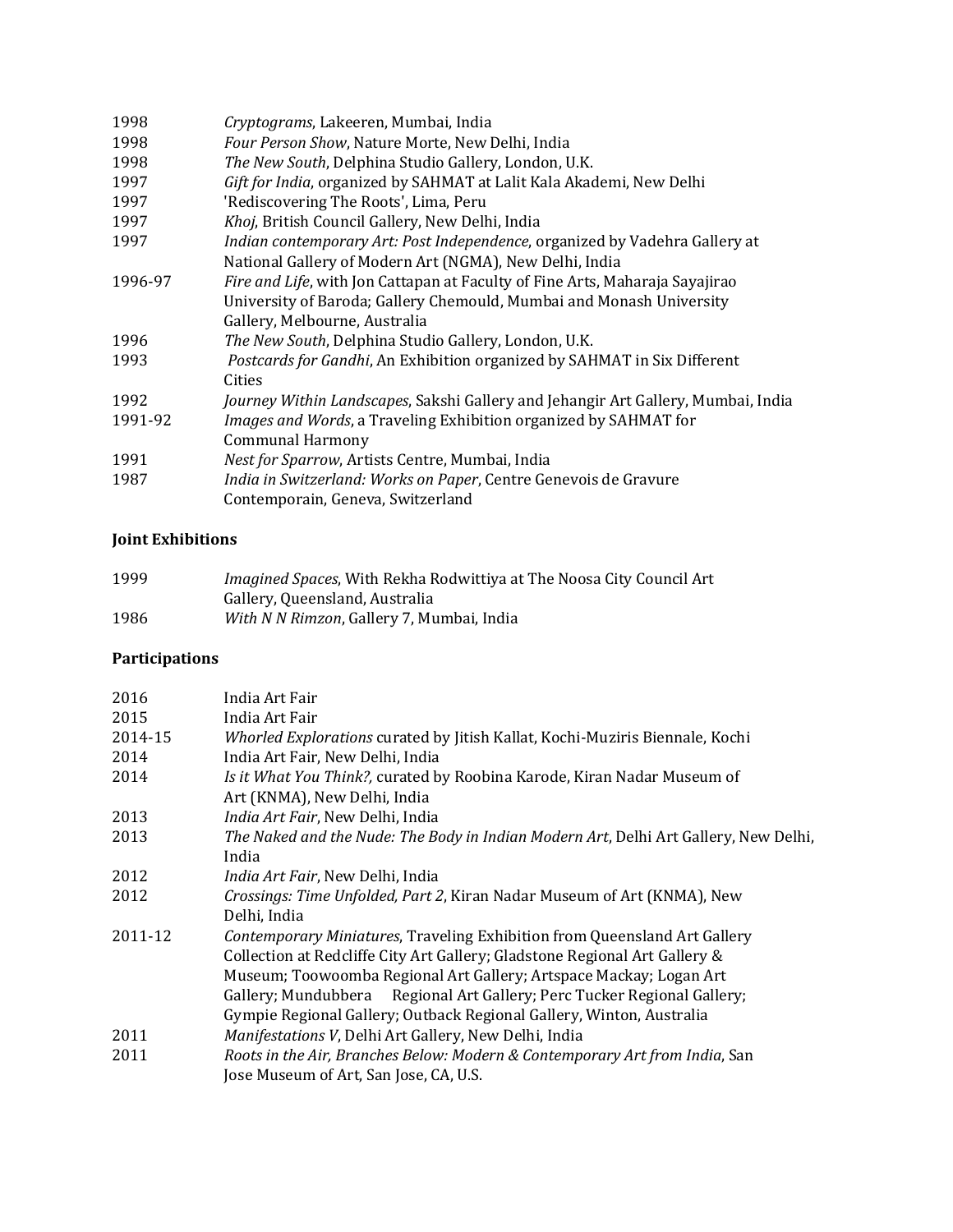| 2011    | Of Gods and Goddesses, Cinema, Cricket: The New Cultural Icons of India,<br>Jehangir Art Gallery, Mumbai, India                                             |
|---------|-------------------------------------------------------------------------------------------------------------------------------------------------------------|
| 2011    | Time Unfolded, Kiran Nadar Museum of Art (KNMA), New Delhi, India                                                                                           |
| 2011    | The Intuitive: Logic Revisted, from the Osians Collection at The World<br>Economic Forum, Davos, Switzerland                                                |
| 2011    | Roots in the Air, Branches Below: Modern and Contemporary Art from India,                                                                                   |
|         | San Jose Museum of Art, San Jose, CA, U.S.                                                                                                                  |
| 2011    | India Art Fair, New Delhi, India                                                                                                                            |
| 2010    | Contemporary Printmaking In India, presented by Priyasri Art Gallery, Mumbai<br>at Jehangir Art Gallery, Mumbai, India; Priyasri Art Gallery, Mumbai, India |
| 2010    | Roots, 25th Anniversary Exhibition of Sakshi Art Gallery, Mumbai at The Park,<br>Chennai, India                                                             |
| 2009    | Art Miami, presented by Frey Norris Gallery, San Francisco, CA, U.S.                                                                                        |
| 2009    | ARCOmadrid, Spain presented by curator Bose Krishnamachari for 'Panoroma:                                                                                   |
|         | India'                                                                                                                                                      |
| 2008-09 | Modern India, organized by Institut Valencià d'Art Modern (IVAM) and Casa<br>Asia, in collaboration with the Ministry of Culture at Valencia, Spain         |
| 2008    | Sakshi Show, Darbar Hall Art Centre, Kerala Lalit Kala Academy, Kochi, Kerala                                                                               |
| 2008    | Art Taipei, Taipei                                                                                                                                          |
| 2007    | SH. Contemporary, Shanghai, China                                                                                                                           |
| 2007    | Art Miami, Miami, U.S.                                                                                                                                      |
| 2007    | Art Singapore, Singapore, Singapore                                                                                                                         |
| 1999    | 1st Triennale of Asian Art, Fukuoka, Japan                                                                                                                  |
| 1999    | 3rd Asia Pacific Triennale, Queensland Art Gallery, Australia                                                                                               |
| 1998    | The Search Within, Indo Austrian Exhibition, Pernegg Monastery and Salzburg,                                                                                |
|         | Austria and National Gallery of Modern Art (NGMA), New Delhi and Mumbai,<br>India                                                                           |
| 1997    | 9th Triennale, Rabindra Bhawan, New Delhi, India                                                                                                            |
| 1996    | 6th Biennale of Contemporary Art, Bharat Bhawan, Bhopal, Madhya Pradesh, India                                                                              |

# **Workshops**

| 1999 | An International Workshop Organised By Khoj, Modi Nagar                  |
|------|--------------------------------------------------------------------------|
| 1994 | Attended A Seminar And Workshop On Printmaking At The Faculty Of Fine    |
|      | Arts, M.S. University Of Baroda                                          |
| 1988 | Attended A Painting And Drawing Camp Organised By Rekha Rodwittiya For   |
|      | Lakhanpal Ltd., At Goa                                                   |
| 1987 | India In Switzerland. A Workshop Of Drawing, Lithography And Drypoint At |
|      | The Centre Genevois De Gravure Contemporian, Geneva                      |
| 1986 | IPCL All India Printmakers' Workshop, Baroda                             |
| 1985 | Woodcut workshop Organized By Urja, Faculty Of Fine Arts, Baroda         |

### **Residencies**

| 2010 | Montalvo Artist Residency, Montalvo Center for the Arts, Sartoga, CA           |
|------|--------------------------------------------------------------------------------|
| 2004 | Civittella Ranieri Centre. Umbertide. Perugia. Italy                           |
| 1997 | Two Month Residency By The Noosa City Council Gallery With Rekha<br>Rodwittiva |
|      |                                                                                |